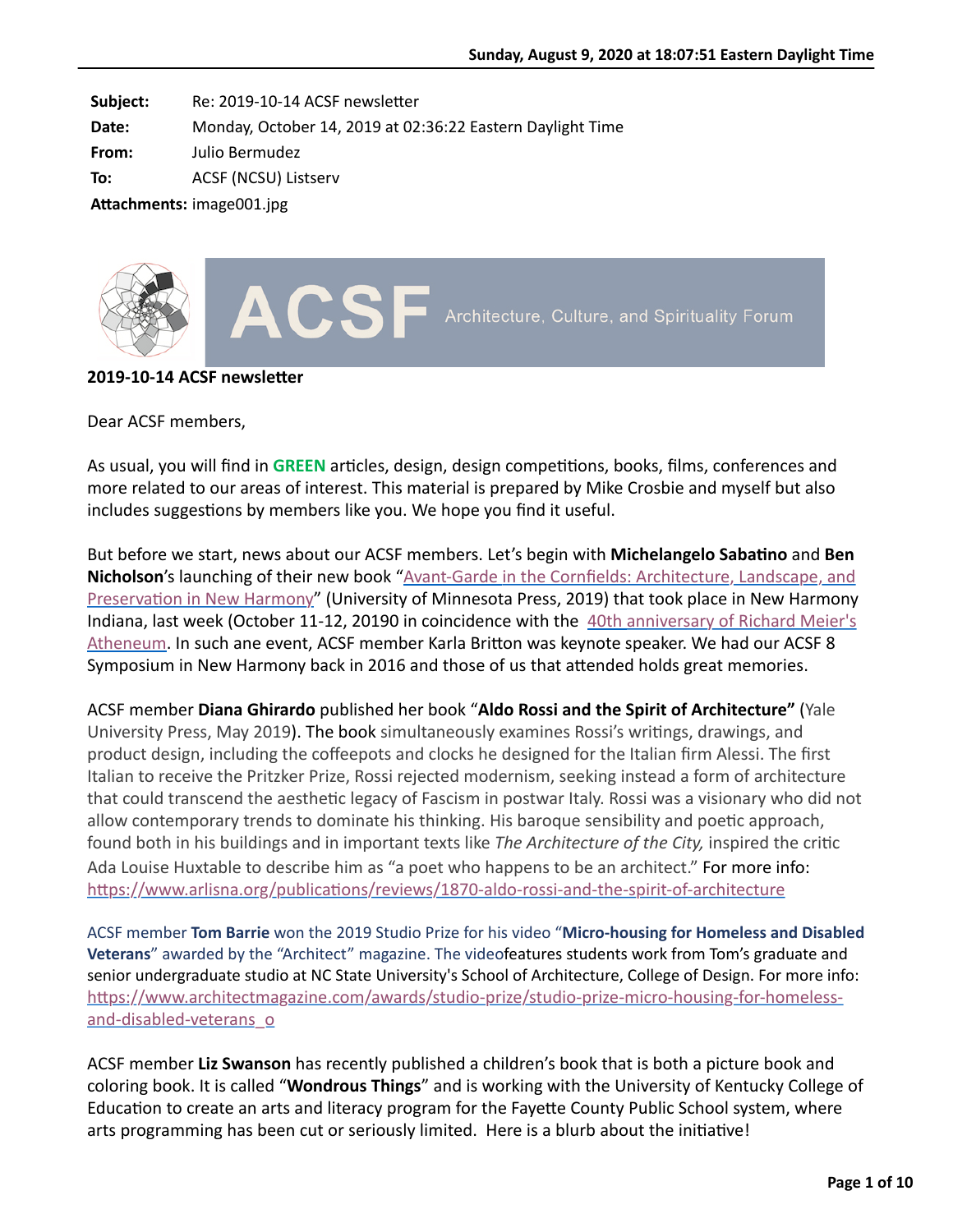https://uky.networkforgood.com/projects/52321-big-blue-crowdfunding-wondrous-things-art-andliteracy-project

ACSF member **Alberto Campo Baeza** published his book "**Sharpening the Scalpel**" (Madrid, Arcadia Mediatica, 2019). More info available here:http://oa.upm.es/56661/1/27\_Sharpening\_the\_scalpel.pdf

**UPDATE ON OUR ACSF 12 SYMPOSIUM "PRACTICES TOWARD A FUTURE" AT FALLNGWATER** BE ALERT FOR THE CALL FOR PROPOSALS FOR OUR ACSF 12 SYMPOSIUM AT FALLINGWATER. IT SHOULD BE OUT BEFORE THE END OF THE MONTH. DEADLINES FOR SUBMISSIONS ARE EXPECTED BY THE END OF JANUARY 2020

Lastly, we remind you all of the **CTI (Center of Theological Inquiry at Princeton**) call for scholars to send proposals to participate in the 2020-21 Year long Research workshop on **Religion and the Built Environment**. ACSF is partnering with CTI to support this initiative. For more information: http://www.acsforum.org/acsf-news/ Also check the podcast that discusses the opportunities and vision of this remarkable program: https://soundcloud.com/8ltxez6g7yqq/religionthe-built-environment?

oclid=IwAR0rx2l94Doks9QnA7BdNdczgSfGJFnqA3bT9vXHl8ZmNfx9Xbm7NIRcSIo

## **BOOKS**

*Architecture and Silence BY Christos P. Kakalis (Routledge, 2020)*

https://www.routledge.com/product/isbn/9781138345577?source=igodigital This book explores the role of silence in how we design, present and experience architecture. Grounded in phenomenological theory, the book builds on historical, theoretical and practical approaches to examine silence as a methodological tool of architectural research and unravel the experiential qualities of the design process.

## **GENERAL ARTICLES** *(about general social, cultural, etc. issues)*

## **The Point Behind 'Be Still and Know'**

https://www.patheos.com/blogs/carlmccolman/2019/09/the-point-behind-be-still-and-know/ Achieving stillness in one's life can create a space where through which the spirit can enter.

## **The Spiritual Practice of Taking Naps**

https://www.patheos.com/blogs/strategicmonk/2019/10/05/practices-from-the-inside-outour-spiritual-practice-of-taking-naps/ Greg Richardson considers the spiritual dimensions of a good nap.

## **Should Robots Be Allowed to Worship?**

https://www.nytimes.com/2019/07/29/opinion/future-artificial-intelligence-religion.html? searchResultPosition=16 In an age of Artificial Intelligence, will non-humans form religious beliefs?

And this is a related follow-up https://www.timesfreepress.com/news/life/faith/story/2019/oct/12/breakpoint-robots-pulpit-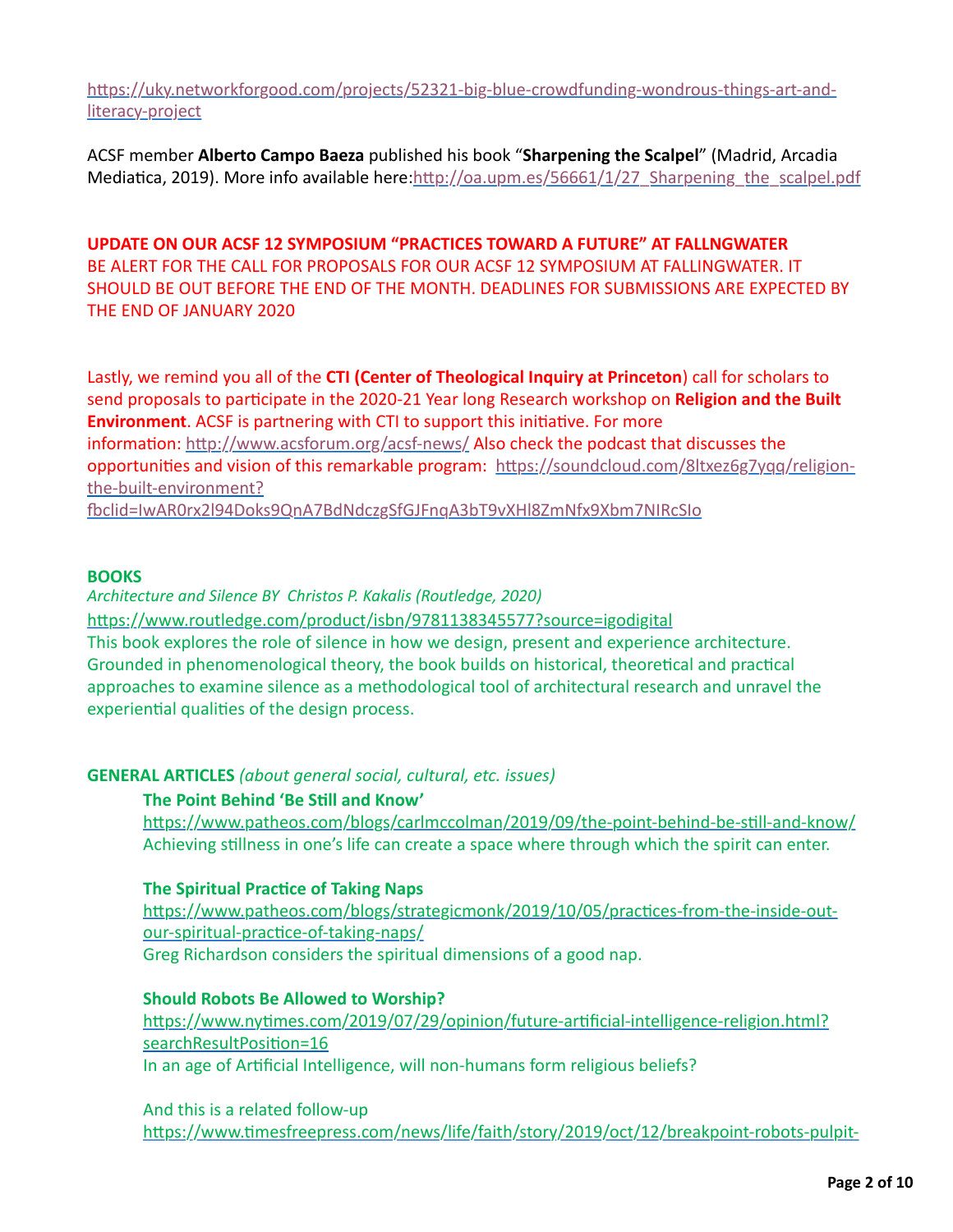## [ancient-heresy-takes/505578/](https://www.timesfreepress.com/news/life/faith/story/2019/oct/12/breakpoint-robots-pulpit-ancient-heresy-takes/505578/)

## **A Secular Faith for a Better World?**

https://www.thenation.com/article/martin-hagglund-this-life-socialism-secularism-bookreview/

A review of Martin Hagglund's new book, *This Life*, questions whether one needs to give up on God to embrace socialism.

## **Silence is Not Empty**

https://www.patheos.com/blogs/ordinarymystic/2019/09/silence-is-not-empty-it-is-filled-withgod-guest-post-by-rich-lewis/ Rich Lewis reflects on the fullness of silence in the contemplative life.

## **For Mystics in Training**

https://www.patheos.com/blogs/carlmccolman/2019/08/the-characteristics-of-a-mystic/ What are the characteristics of a true mystic?

## **Exactly How Does One 'Deconstruct' Their Religious Beliefs?**

https://www.patheos.com/blogs/joshlawson/2019/10/do-you-need-help-navigating-waters-ofreligious-deconstruction/

The process of examining of deconstructing one's religious beliefs can lead to new insights.

## **SPECIFIC ARTICLES** *(more directly related to ACSF)*

# **How Is the Theology of a Virtual Religion Shaped?**

What is the importance of corporal presence in forming a community of belief? https://www.patheos.com/blogs/digitalwisdom/2019/09/the-ecclesiology-of-virtualchristianity-formal-sociality/

#### **Steven Holl: "I am interested in Architecture that Speaks to the Soul" (ArchDaily)**

https://www.archdaily.com/925219/steven-holl-i-am-interested-in-architecture-that-speaks-tothe-soul?utm\_medium=email&utm\_source=ArchDaily%20List&kth=2,689,702 An interview of Steven Holl

#### **Female Architects, We See You (ArchDaily)**

Women are imperative members of the design community, creating innovative and inspiring work in the fields of architecture, design, and urban planning. However, even with the rise of the women's movement, their contributions are still being questioned, compared, or taken for granted

https://www.archdaily.com/924006/female-architects-we-see-you? [utm\\_medium=email&utm\\_source=ArchDaily%20List&kth=2,689,702](https://www.archdaily.com/924006/female-architects-we-see-you?utm_medium=email&utm_source=ArchDaily%20List&kth=2,689,702)

#### **CALL FOR SUBMISSIONS**

# *The Importance of Space: Experience, Ethics, and Impact (BOOK)* explores the

intersection of psychology, architecture, and design. This book will be co-edited by Lindsay T. Graham (UC Berkeley) and Tamie Glass (University of Texas at Austin). The work will be published with Routledge and is expected to be released Summer 2021.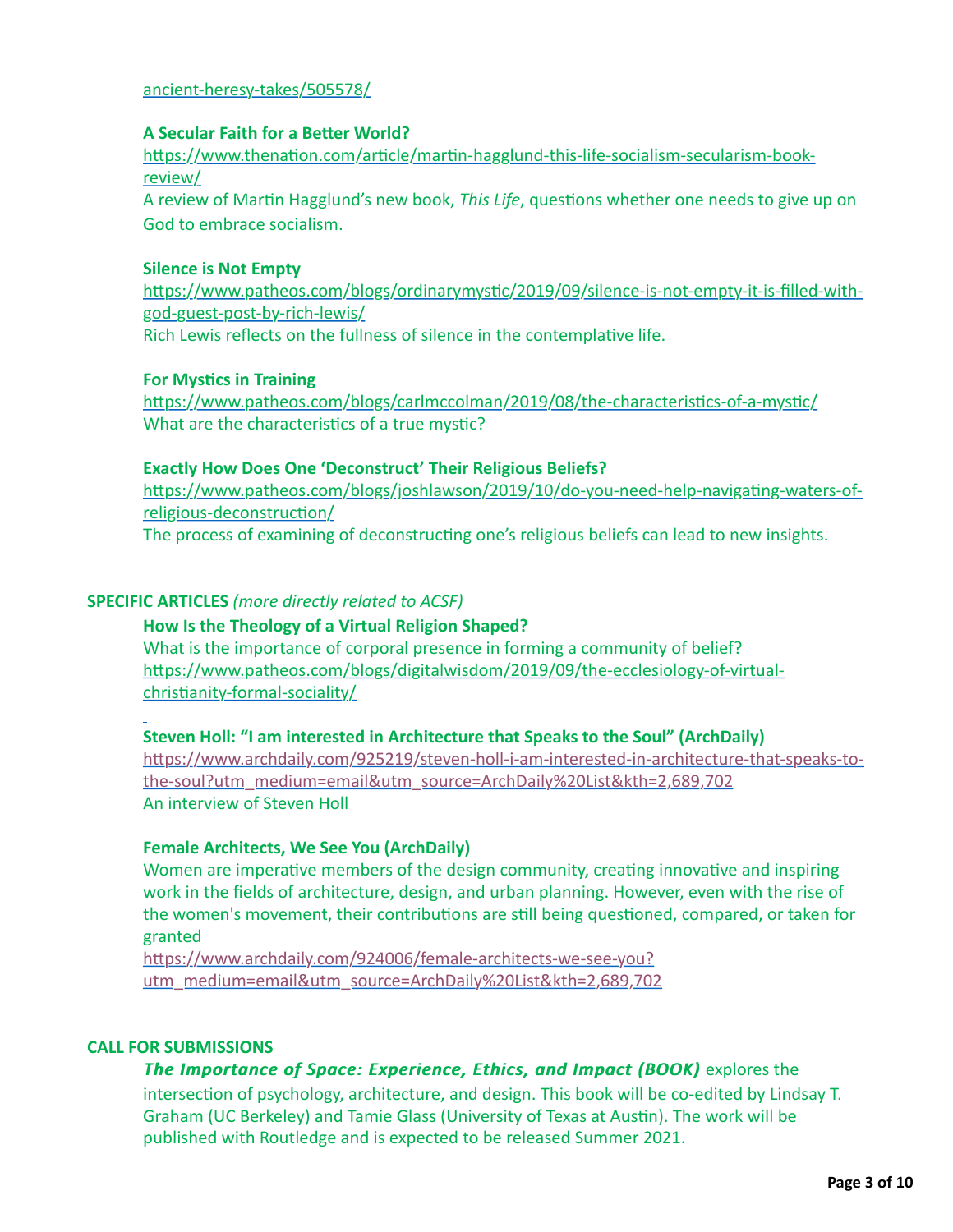**Background**: In today's modern world, people have evolved to spend the majority of their lives inside built environments. Spaces matter to all human beings. These environments house and shape our daily interactionsand experiences-yet, the real influence of these spaces on humans (and their behavior) is mostly unknown. By incorporating voices from multiple disciplines, this edited bookrepositionsthe study of the built environment to be a mutual endeavor across fields.It will tacklebig-picture questions that any individual concerned with space should be asking. Such as, how are spatial experiences shaped, what are the ethical obligations when creating inhabitable spaces, and ultimately, what is the impact of the built environment on people?Further, the text will lead readers through thetricky landscape of interdisciplinary inquiry.

**Guidelines for expression of interest:** To submitanExpressions of Interest; see below for a detailed description of the procedure. From these submissions, we will invite a set of contributors to provide full manuscripts that will undergo review by the Co-Editors. Please create a single, PDF document, which includes:

- $\cdot$  A proposed essay title (which may change)
- $\cdot$  The names and affiliations of authors and a brief bio for each (200-400 words/per person)
- $\cdot$  A brief proposal (400-600 words) of your planned contribution that explains its relevance to one of the major areas
- $\cdot$  Identification of anticipated submission type: long-form essay, short-form essay, or research project or case study.
- $\cdot$  Anindicationofwhich tract(s) your work best fits: Shaping Experience, Considering Ethics, or Demonstrating Impact

The deadline to submit an Expression of Interest is **Friday, November 15, 2019.**Please email questions or your document to[GlassAndGraham@gmail.com](mailto:GlassAndGraham@gmail.com) with the subject line of Expression of Interest. Invitations for full manuscripts will be sent mid-December 2019. The Co-Editors are happy to answer questions about the scope of the publication and the potential fit of an essay/case study/research project. Please send questions to the email address above.

## **Journal of Creative Arts (Journal)**

Special issue title *Translating Ambiance* for the Unlikely Journal of Creative Arts https://unlikely.net.au/news/issue-7-call-out-translating-ambiance

In this open call, we are seeking contributions from theorists and/or practitioners grappling with issues centred around embodiment and ambiance/atmosphere, as well as those engaged with autoethnography and artistic practice - particularly sound art and field work practices. We are also interested in contributions concerned with how artistic practice can contribute to conversations around urban spaces.

EOI due **Nov 1st.** Please email any queries to: [jordan.lacey@rmit.edu.au](mailto:jordan.lacey@rmit.edu.au)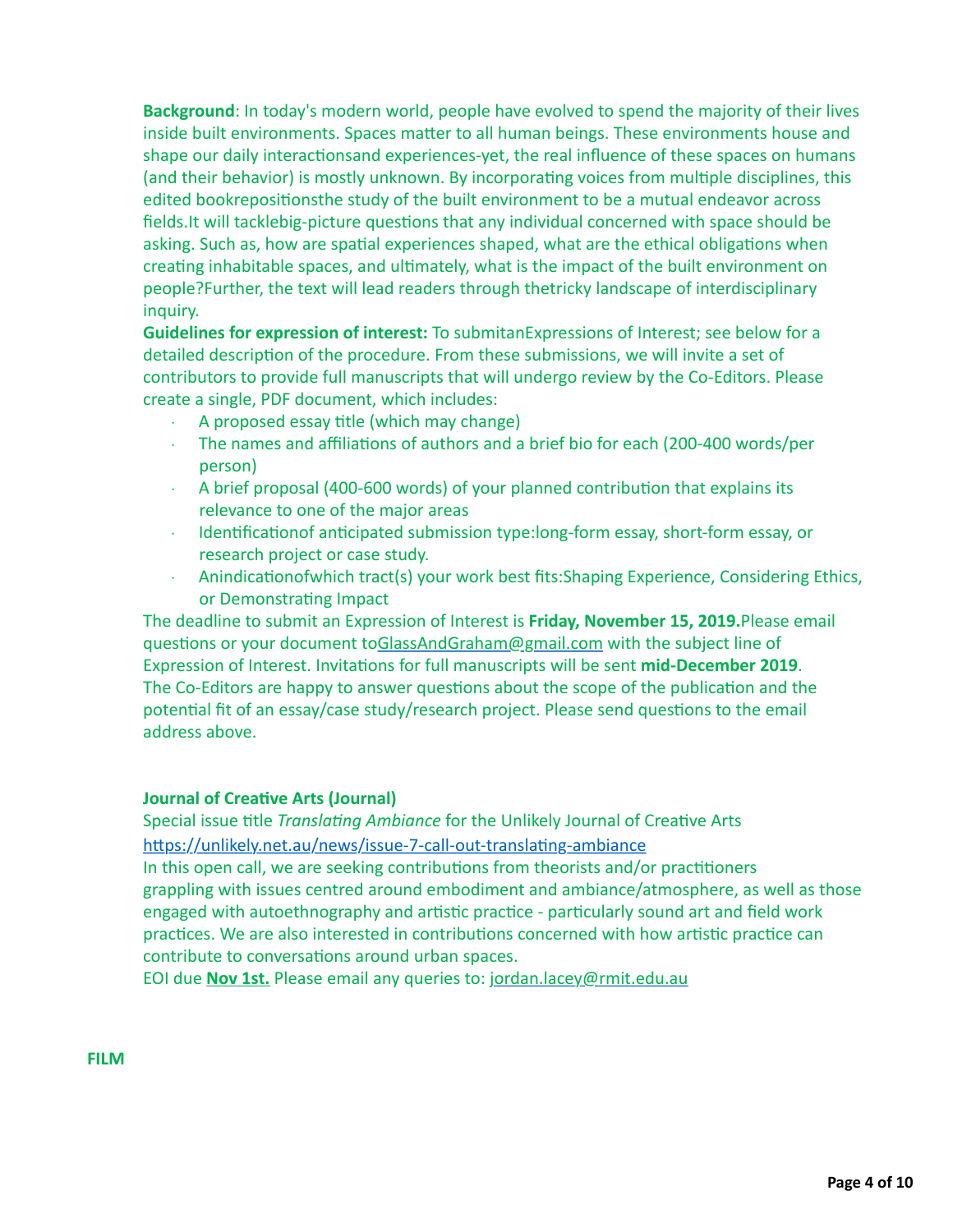**"Mario BoEa: The Space Beyond" to be Revealed in NY in mid-October (ArchDaily)** https://www.archdaily.com/926142/mario-botta-the-space-beyond-to-be-revealed-in-ny-inmid-october?utm\_medium=email&utm\_source=ArchDaily%20List&kth=2,689,702 "Mario Botta: The Space Beyond" is a 78' architectural documentary on the life journey and works of internationally-acclaimed Swiss architect Mario Botta. The film, which provides a glimpse of the person behind the architect, is co-directed by Loretta Dalpozzo and Michèle Volontè, and produced by Swissbridge Productions.

## **DESIGN**

## **The Cathedral of St. John the Divine Struggles to Recover from Fire**

https://www.nytimes.com/2019/09/17/arts/design/st-john-the-divine-cathedral-fire.html The great Anglican cathedral in New York City suffered a fire a day before the conflagration at Notre Dame. How is it coping?

## **A Call for Architecture Curriculum Change**

https://www.architectureeducationdeclares.com/ A world-wide movement for architecture education to respond to the ecological challenge.

## **The Abrahamic House:**

You are likely already aware of this project but probably didn't see this information: https://www.architectureanddesign.com.au/news/landmark-multi-faith-design-uae https://www.vaticannews.va/en/world/news/2019-09/abrahamic-family-house-documenthuman-fraternity.html https://www.dezeen.com/2019/09/26/david-adjaye-the-abrahamic-family-house-temples-abudhabi-architecture/ Also related to this: the event called "A Celebration of Human Fraternity" (https://www.forhumanfraternity.org)

## **The most Instagrammable mosques in the world**

https://www.thehindu.com/life-and-style/travel/the-most-instagrammable-mosques-in-theworld/article29508238.ece

Istanbul's Sultan Ahmed Mosque, popularly known as Blue Mosque, might be one of the most well-known and most photographed Islamic religious structures around the globe. But here are five more that give it competition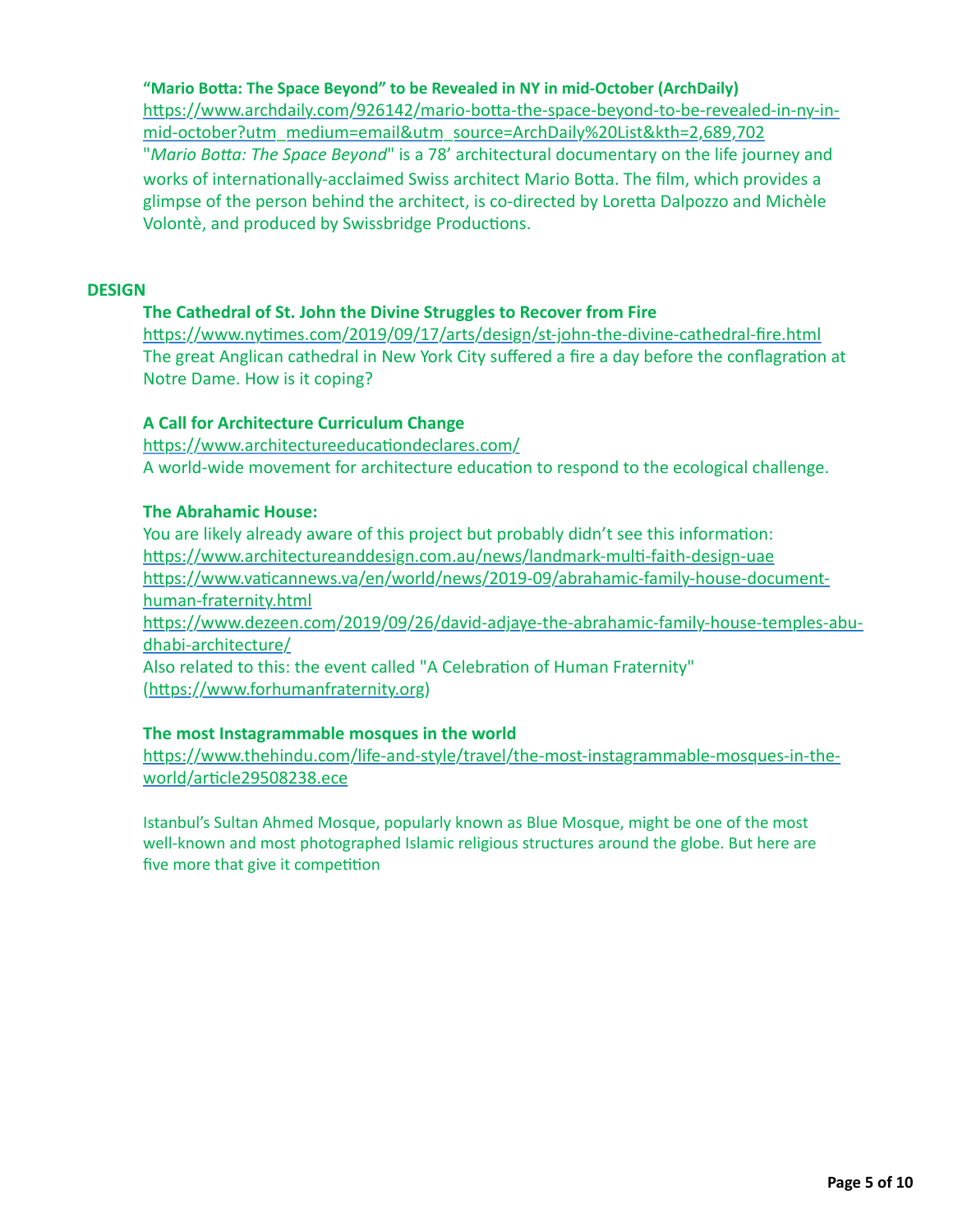## **Mapping Frank Lloyd Wright's Creations throughout the United States (ArchDaily)**

https://www.archdaily.com/925974/mapping-frank-lloyd-wrights-creations-throughout-theunited-states?utm\_medium=email&utm\_source=ArchDaily%20List&kth=2,689,702 Frank Lloyd Wright was one of the most internationally influential American architects and is considered the forefather of organic architecture as well as the Modern and Prairie School Movements. Throughout the years, Wright's works have been awarded even more importance, with 8 gaining entry into the UNESCO World Heritage Site registry.

## **Once monasterios alucinantes que merecen una visita (Eleven amazing monasteries that deserve a visit)**

https://elviajero.elpais.com/elviajero/2019/09/04/album/1567615727\_400350.html#foto\_gal 8

#### **Photographic essay (you don't need to know Spanish to enjoy it)**

#### **Exhibiting spaces (Times Malta)**

#### https://timesofmalta.com/articles/view/exhibiting-spaces.732400

Silence is the music of sacred spaces. A search for God in the darkness and light, for a revelation in the contrast and shadow. The dialogue, or prayer, is intimate and inaudible. This collection of 12 paintings by Kevin Sciberras communicates with us in much the same way as Giovanni Battista Piranesi is renowned to do in his use of classical and universally known Roman architecture as the springboard for his manipulations. These he developed into improbable structures that defied traditional architectural viewpoints

## **Does the Kennedy Center have a vision for its elegant but awkward new annex? (Washington Post)**

https://www.washingtonpost.com/lifestyle/does-the-kennedy-center-have-a-vision-for-itselegant-but-awkward-new-annex/2019/08/29/bf3fd00e-c5df-11e9-b5e4-

#### 54aa56d5b7ce\_story.html

From a distance, the pavilions of the new Kennedy Center expansion look a bit like thick shavings taken from the bulk of the arts center's old building. They are covered in gleaming white concrete, which reminds one of the Carrara marble cladding of Edward Durell Stone's 1971 structure just across a plaza to the north. They are casually dispersed on a rounded-off triangle of land bounded by the Potomac River, I-66 and the on-ramp to the Theodore Roosevelt Bridge, turned at slight angles from the main building and smaller, but with enough presence that they don't feel like miniature reiterations of Stone's giant, monolithic box.

## **Designing Australia's sacred spaces and religious buildings: past, present and future (Architecture AU)**

https://architectureau.com/articles/designing-australias-sacred-spaces/ For people of faith, religious buildings are tangible places in which to contemplate a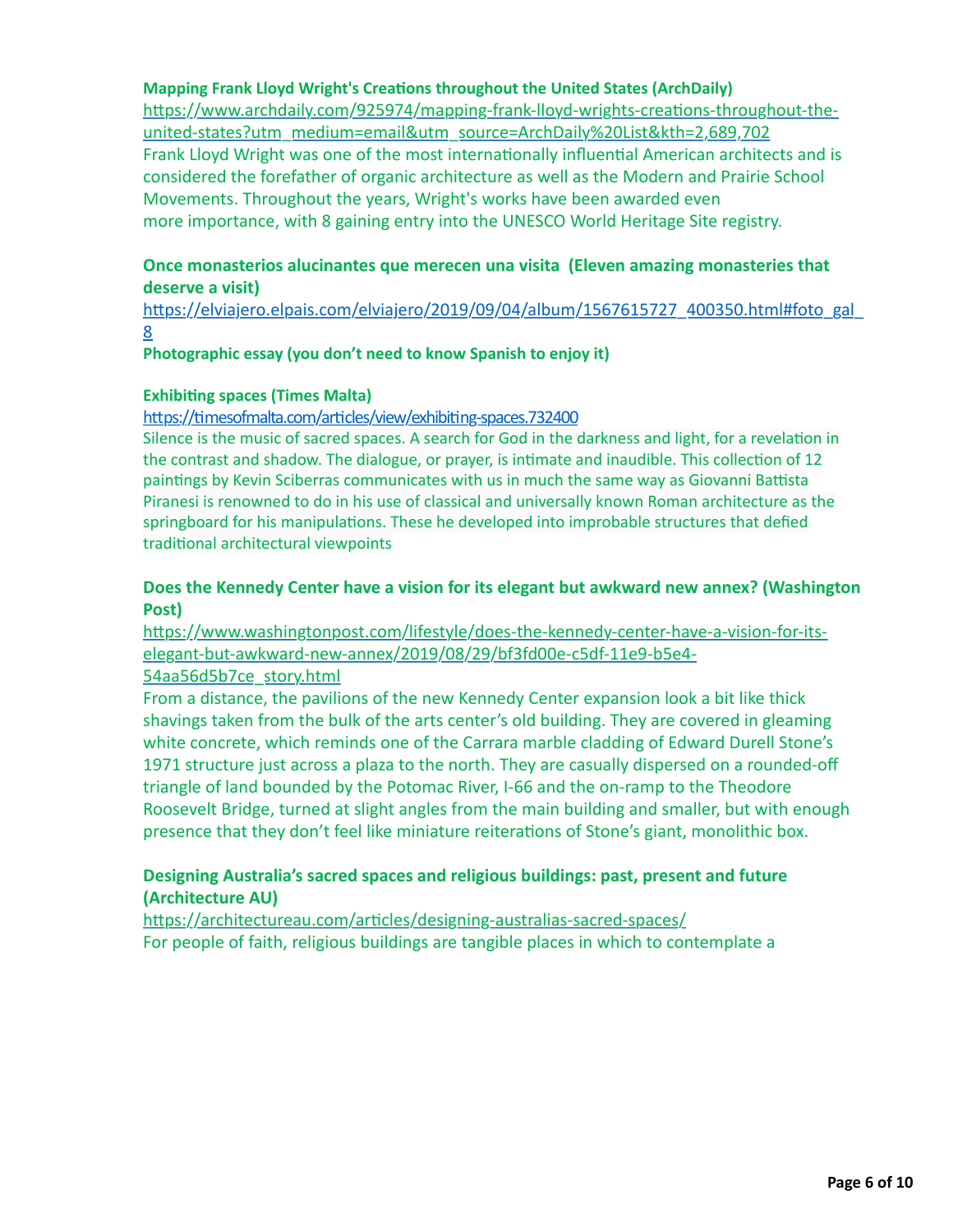transcendent being. Ursula de Jong examines how universal ideas of divinity, togetherness and worship are expressed in historic and contemporary architecture.

## **New art installation will fill Grace Cathedral with heavenly light, music**

https://sf.curbed.com/2019/9/13/20864601/grace-cathedral-light-art-installation-illuiminatezisiadis-date

https://www.designboom.com/art/grace-light-san-francisco-cathedral-george-zisiadis-gracegold-illuminate-09-15-19/

Grace Cathedral—the episcopal church atop Nob Hill, famed for its labyrinths, Gothic grandeur, soaring ceilings, and gargoyles-is already one San Francisco's most emotionally moving buildings. But starting in October, public art group Illuminate SF will juice its appeal with a new light-and-sound art installation by Berkeley artist George Zisadis.

## **50 Years Aler the Moon Landing: 15 Architecture Projects for Life in Space (ArchDaily)**

https://www.archdaily.com/921752/50-years-after-the-moon-landing-15-architecture-projectsfor-life-in-space?utm\_medium=email&utm\_source=ArchDaily%20List&kth=2,689,702 This past July 20th was the 50th anniversary of the Apollo 11 Mission, which departed Earth on July 16, 1969 and touched down on the moon 4 days later. This moment marked a milestone for humanity and, to this day, makes us reflect on how technological progress is bringing us ever closer to life beyond earth.

## **A Contemplative Journey Through Tadao Ando's Conference Pavilion (ArchDaily)**

https://www.archdaily.com/924386/a-contemplative-journey-through-tadao-andos[conference-pavilion?utm\\_medium=email&utm\\_source=ArchDaily%20List&kth=2,689,702](https://www.archdaily.com/924386/a-contemplative-journey-through-tadao-andos-conference-pavilion?utm_medium=email&utm_source=ArchDaily%20List&kth=2,689,702) Good architecture is comparable to a timeless, walk-in artwork. However, it gradually transforms and unfolds when wandering through it. Its face constantly changes throughout the hours of the day and the seasons of the year. One can only experiences it by exploring. This idea reflects the philosophy of the newly founded film studio 9sejunden. 9sekunden documents architecture so that it is recorded as an artwork and at the same time made accessible to all people, regardless of language, culture, age or belief. - Christian, 9sekunden

## **17 Napkin Sketches by Famous Architects (ArchDaily)**

https://www.archdaily.com/639533/17-napkin-sketches-by-famous-architects? utm\_medium=email&utm\_source=ArchDaily%20List&kth=2,689,702

The napkin sketch has always had its place in architecture. In 2015, some of the world's more respected architects donated their very own conceptual doodles to the New School of Architecture & Design and San Diego American Institute of Architecture Students (AIAS) in an effort that helped raise thousands to fund scholarships and programs for architecture students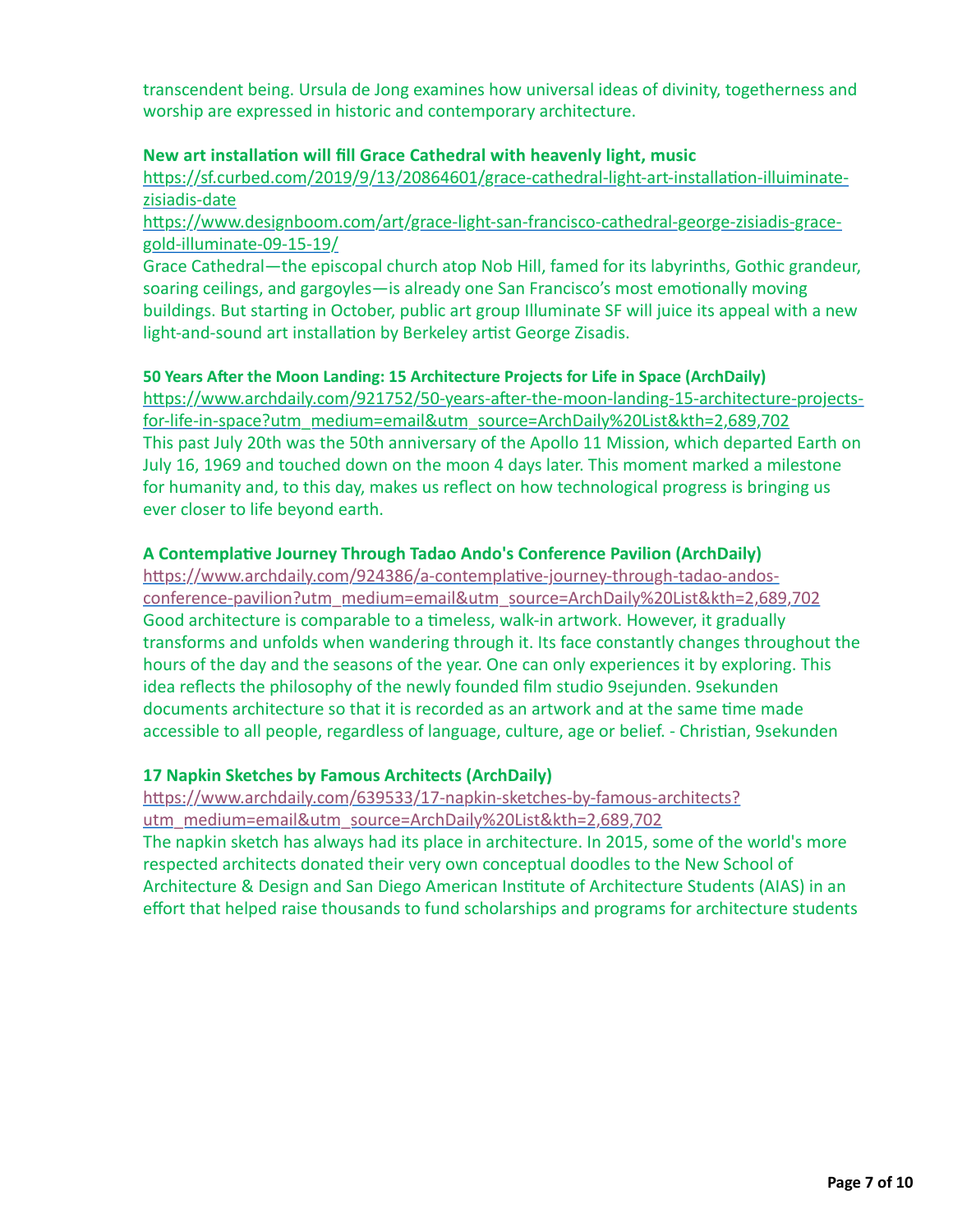## **DESIGN COMPETITIONS**

# **What is the Role of Monuments in 2020?**

https://www.parisarch.fr/competitions

Enter the Paris School of Architecture competition to re-imagine the role of the monument in contemporary life. Registration deadline October 25.

## **Calling All Design Students and Architects to Consider Fairy Tales**

https://bustler.net/competitions/6955/fairy-tales-2020

Enter a design into the Fairy Tale competition, "the largest annual architecture competition in the world."

## **Poems of a Modern Day Architect**

https://beebreeders.com/architecturecompetitions/architecturepoems What is architecture and what does it mean in today's world? Write a poem about it!

## **Framing the Future of Design Education**

https://competitions.uni.xyz/bauhaus-neue How can we reinterpret philosophies of Bauhaus to create a new design school that fosters a futuristic, bold and radical learning environment in the context of today and tomorrow?

## **Elevating People Through Architecture**

https://competitions.uni.xyz/live-laugh-love A design competition for community-based architectural interventions to provide integrate spaces for therapy and counseling on a larger scale that breaks the social stigma against mental disorders.

## **Veterans Memorial Design Competition**

https://bustler.net/competitions/6958/springdale-veterans-memorial-design-competition A call for designers and architects to create a new Veterans Memorial in Springdale, Arkansas.

Discovering Indian Culture Through Architecture https://competitions.uni.xyz/bharat-bhavan-2020 "Bharat Bhavan" design competition calls for new architectural responses to contemporary

Indian culture.

#### **CONFERENCES**

#### **The 5th International Symposium on Environment and Morals (ISEM2020)**

Announcing that The 5th International Symposium on Environment and Morals(ISEM2020) will be held on 09 - 11 April 2020 at Yildiz Technical University Congress Center in Istanbul, which is the biggest city in Turkey and one of the most popular metropolises in the world. The symposium is co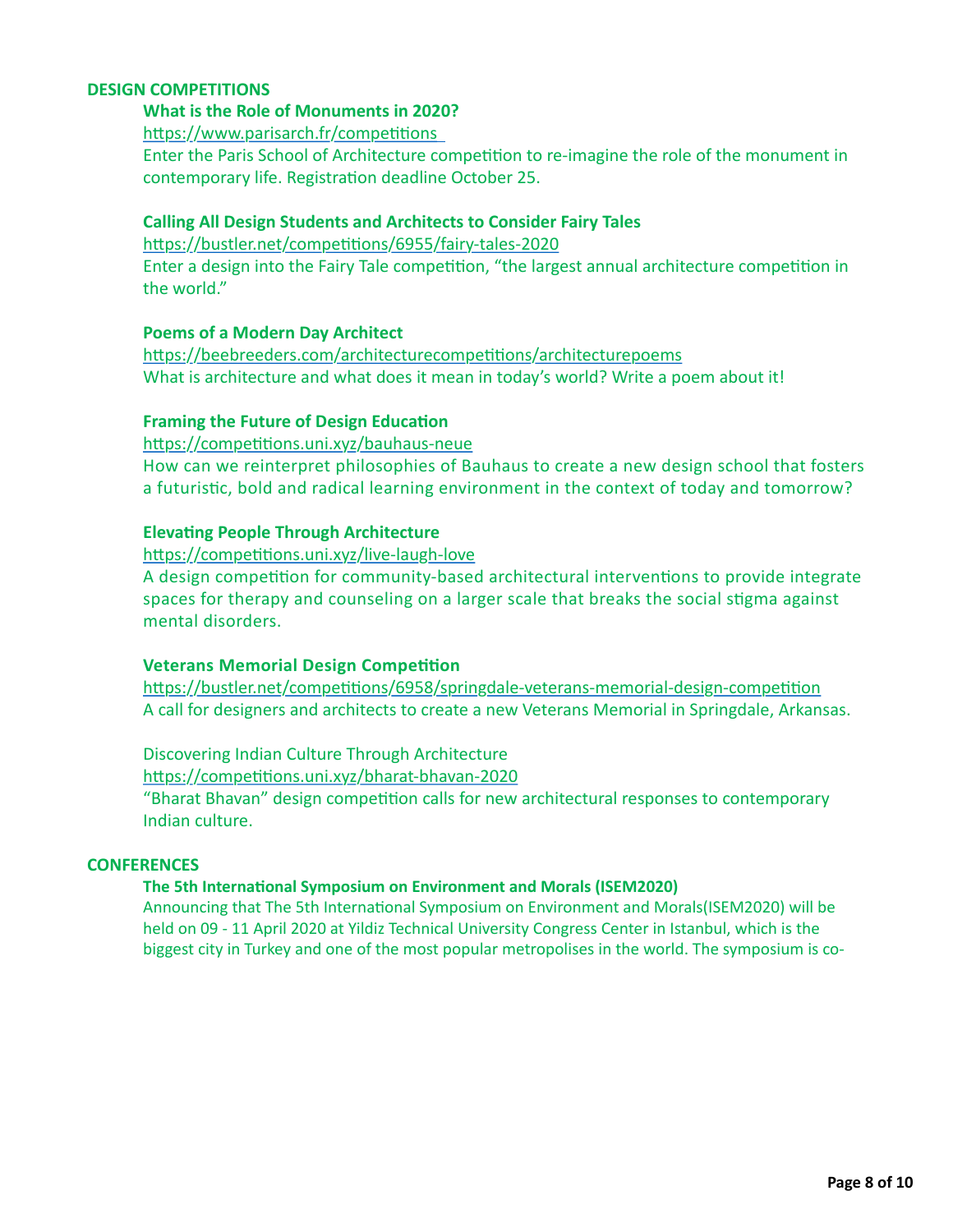organized by Yildiz Technical University, Environmental Foundation, ÇEKUD and Academic Platform. The main theme of this symposium is "Urbanization, Migration and Environment". Urbanization, which is one of the most important agenda items of the recent period, has significant effects on the social and physical environment of the society with the effect of migration events. It is very important to discuss this issue in depth, and thus to provide insights for decision-makers. More information is found on the [www.i-sem.info,](http://www.i-sem.info/) and abstracts may be submitted via our webpage and the link below until October 25, 2019. Full paper manuscripts could be submitted in English or Turkish until 14 February 2020 and should be presented either orally or as a poster. Some of the orally-presented papers will be selected to be published in the following peer-reviewed international journal(s). New journal names will be announced coming days.

## **CFP – DRAMATIC ARCHITECTURES Theatre and Performing Arts in Motion** *ESAP Auditorium, Porto, Portugal*

*April 22 2020 - April 24 2020*

Six years after the *Dramatic Architectures. Places of Drama – Drama for Spaces* International Conference, which brought together about fifty researchers from different countries, we believe that it is time to reopen the debate, looking at how this field of studies has evolved and which are its current main concerns and more recent developments.

## **Call for Papers deadline: November 12, 2019**

URL: http://www.ahra-architecture.org/events/details/cfp\_-\_ dramatic\_architectures/

## **The Production of Space and its Interdisciplinary Study**

**Conference** 2nd to 4th April 2020 Merced, California, United States of America Website: https://ihgradcon.wixsite.com/ucmerced **Contact person:** Miriam Campos Scholars will find utility across the humanities; our goal is to create an interdisciplinary, intellectual space for us to consider the concepts of various types of space, and the human experience within different spaces. **Organized by: Interdisciplinary Humanities Graduate Students** 

**Deadline for abstracts/proposals:** 5th January 2020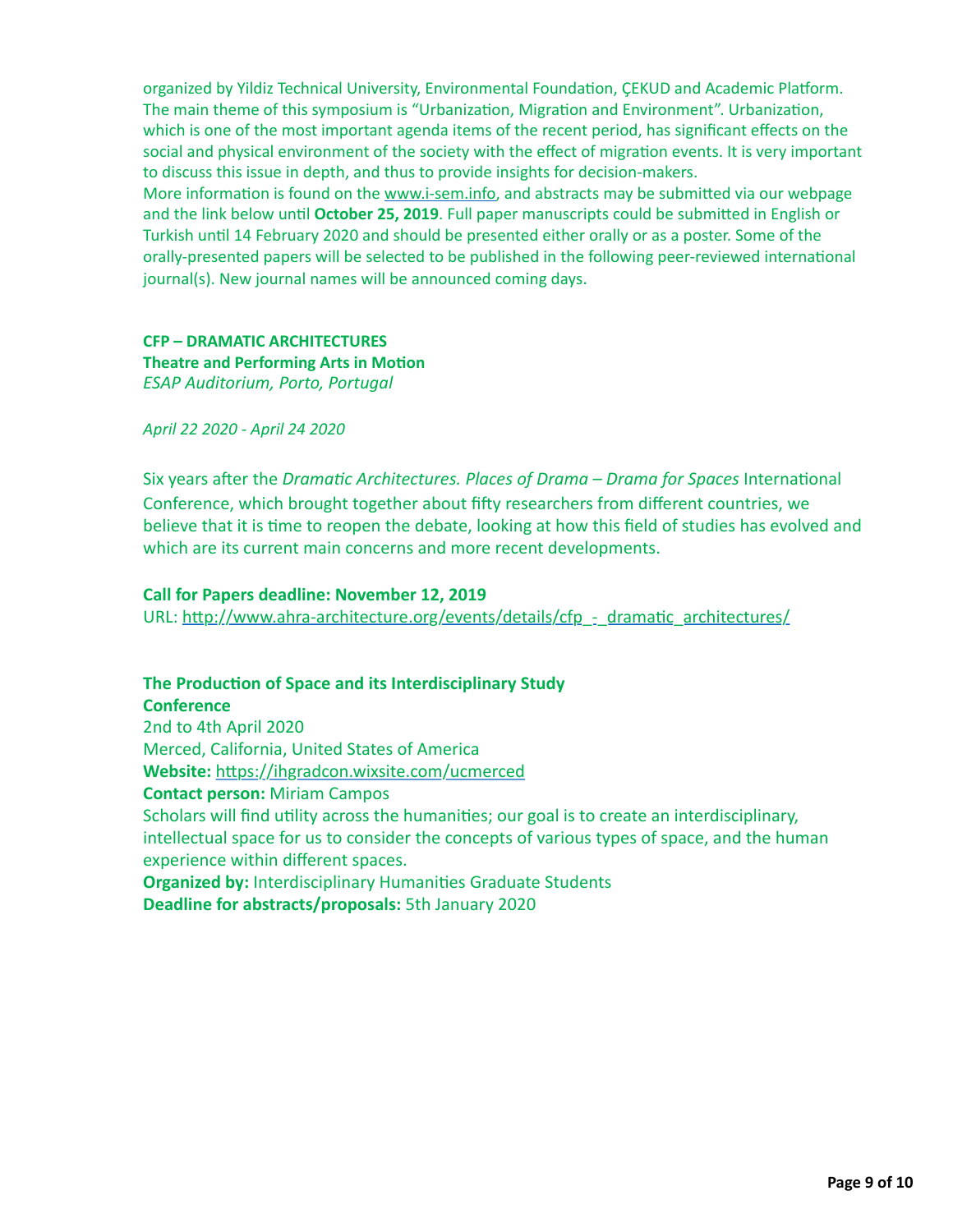# **18th Annual Conference of the Nordic Society for Phenomenology Conference**

23rd to 25th April 2020 Helsinki, Finland Website: https://www.helsinki.fi/en/news/society-economy/cfp-phenomenology-of-normsrules-and-law-nosp-2020 **Contact person:** Tuukka Brunila PHENOMENOLOGY OF NORMS, RULES AND LAW; EIGHTEENTH ANNUAL CONFERENCE OF THE NORDIC SOCIETY FOR PHENOMENOLOGY, University of Helsinki, 23–25 April, 2020 Confirmed speakers: Robert Bernasconi, Hans Lindahl, Sophie Loidolt **Organized by: University of Helsinki Deadline for abstracts/proposals:** 16th December 2019

# **International Conference on Urban Studies: Celebrations, Aspirations and Expectations Conference**

9th to 9th May 2020 Cambridge, United Kingdom

Website: https://urbanstudies.lcir.co.uk **Contact person:** Dr Elena Nistor The conference aims to explore the interdependence between the cities and their people, the mutual power they exercise upon each other, with cities absorbing individuals and humans conquering urban spaces. **Organized by:** London Centre for Interdisciplinary Research **Deadline for abstracts/proposals:** 5th December 2019

--------------------------------------------------------------------------------------

**Julio Bermudez**, Ph.D. *Professor, Director Cultural Studies & Sacred Space Graduate Concentration*

The Catholic University of America School of Architecture and Planning 620 Michigan Ave NE Washington, DC 20064

[\(202\) 319-5755](tel:(202)%20319-5755) [bermudez@cua.edu](http://bermudez@cua.edu/) <http://faculty.cua.edu/bermudez>